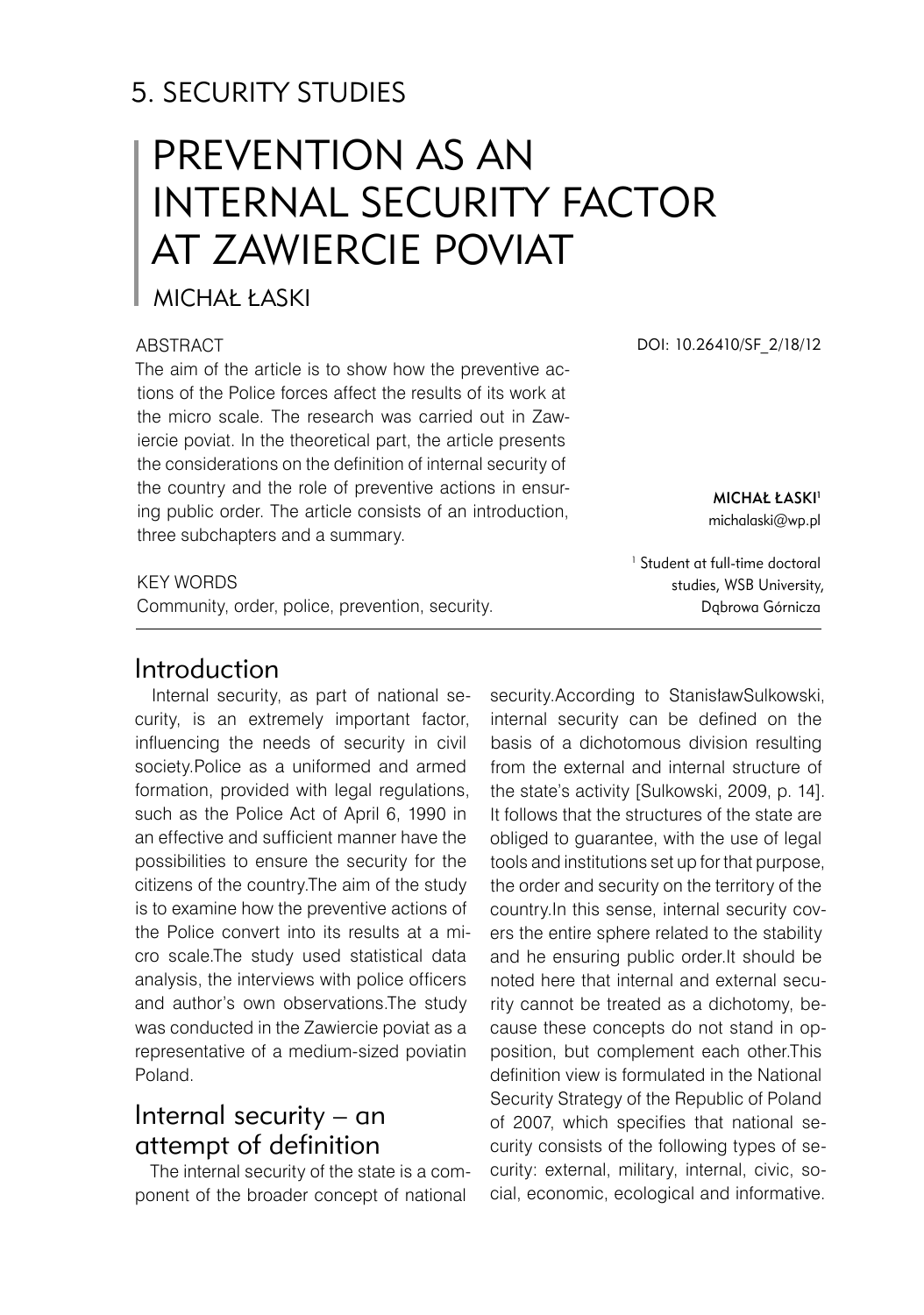#### 136 *5. SECURITY STUDIES*

Internal security is defined in this document as a state activity, which aim is to maintain the ability to respond in the event of threats to public safety and general security related to the protection of law, life and health of citizens and national property against unlawful activities and consequences of natural disasters, natural disasters and technical failures [National Security Strategy of the Republic of Poland, 2007, p. 15]. The definition adopted in the document links internal security with the occurrence of a threat or crisis situation. Internal security, after all, alsoincludes the constitutional order, public safety and general security. Its purpose is to protect the life and health of citizens, to protect their property, but also to protect national assets, both against illegal activities, as well as natural disasters or the effects of technical failures.

Cezary Rutkowski defines internal security *as a subjective state and process of individual, organizational or collective consciousness (community) in real or hypothetical adverse (hostile) action (impact) of internal or external entities (forces, processes) or objects on objects of protection (defense, shaping) located (located) in whole or in part within the territory of the entity, conducted (overlapping) in whole or in part in this territory, covering all issues of preparation, implementation and development of security, solved by own or joint activity, carried out exclusively or mainly based on its own decision, under its own political leadership, in which, thanks to faith (rational conviction) about the effectiveness of implemented and planned own actions and other entities for creating and using opportunities for safe existence and development, as well as due to the possessed protective and defense capabilities, the existing or forecasted level of threats does not cause fear, fear, preservation of (achieved) recognized values, implementation of subjectively important inter-* *ests and goals (ideas, vision) or falls within the limits of the risk accepted by the entity (reality). It is implemented (can be) by any means of all entities, using all resources in various forms, scale and scope, usually under the direction of civil (non-military) persons (institutions)* [Rutkowski, 2010, p. 107]. Due to the complexity of the structure, general terminology and the volume of definitions, it is difficult to use it.

For the purpose of this study, a universal definition was adopted, defining internal security as a state of undisturbed functioning of the country, related to the security of its organs and stability of life of its citizens as a result of personal security and the security of existence.

### Police role in the local security system

The need for security according to Abraham Maslow is the second most important human need after physiological needs<sup>1</sup>. Therefore, it is the basic tasks of the state to provide the basic social needs of citizens with a sense of security. The local community is an important social link that creates the foundations of social unity in a specific territory. Local security can be defined as a state within a poviat or commune, regulated by a system of legal and non-legal norms, compliance with which enables normal human coexistence in this area at a specific place and time [Płowucha, 1995, p. 32].

For the local community to feel safe it is necessary to ensure public order. This term can be defined as the state of no threat to the state organization and the pursuit of its interests, enabling its normal, free development [Misiuk, 2013, p. 13].The organs of

Bronisław Malinowski places the need for security in the fourth place after metabolism, reproduction, and appropriate physical conditions. The need for security corresponds to the cultural imperative of defense and protection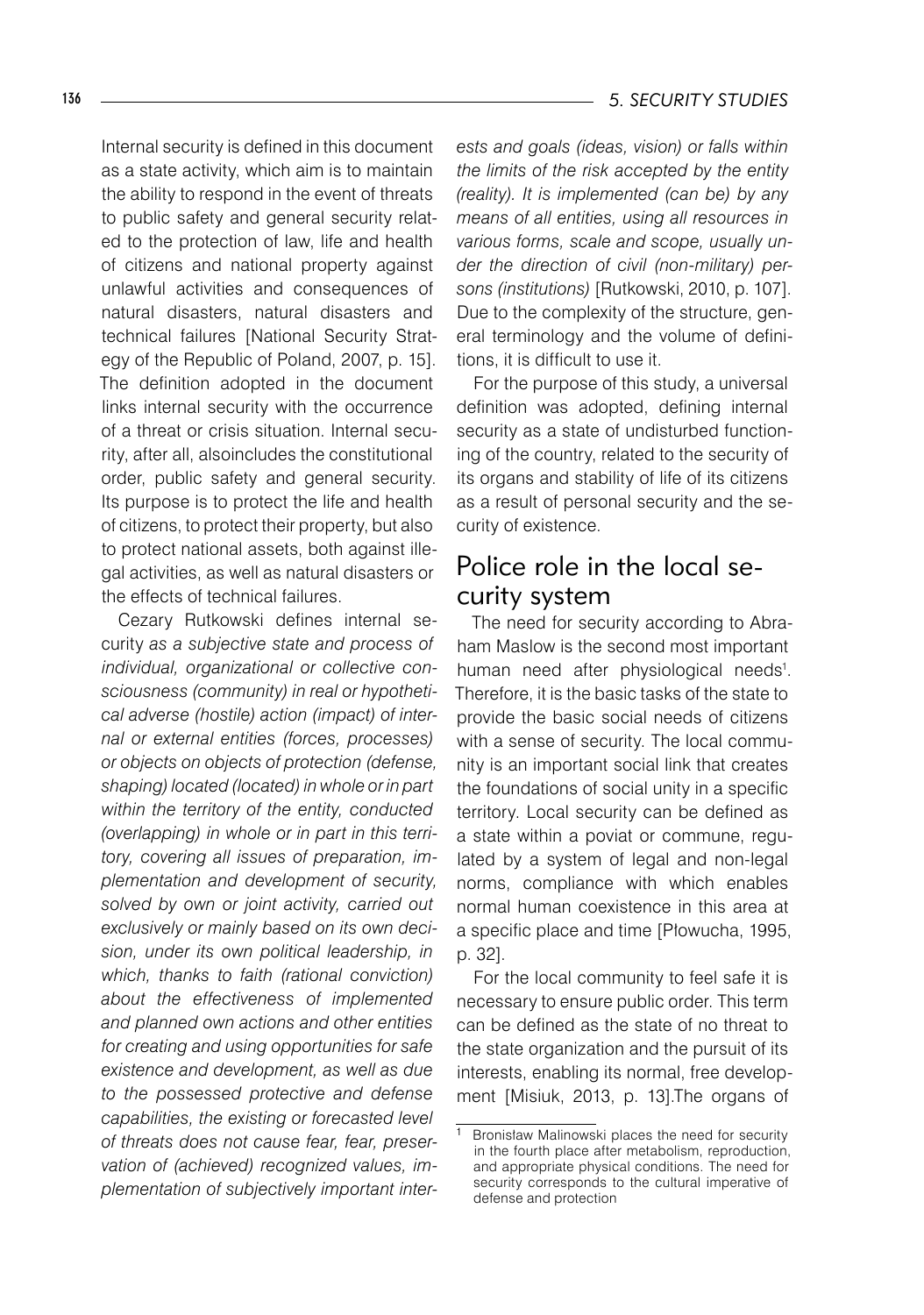legislative, judiciary and executive power are responsible for the protection of public safety. Direct protection of public security is provided by the institutions specifically appointed for this purpose, i.e. the Police. Prevention of crime is both preventive and preventive. The term "prevention", as indicated by its Latin roots, means prevention, anticipating actions (Latin praeventio – prevention), and prevention is combined with prevention (Greek profhylaktikos – preventive) [Polish Dictionary of the PWN]. As is evident from the etymology, the two terms overlap to some extent. According to Zbigniew Zarara, *if we mean preventing the creation of a prohibited act – we often say "prophylaxis", while if we think about preventing, or rather limiting further development of an already existing threat, we say "prevention*" [Żaroń, 2003, p. 34].

The police should actively participate in prevention activities to prevent dysfunctions and threats to the local community. For preventive actions to be effective, they require real commitment and cooperation on both sides, i.e. the police, and the community living in the given territory.In fact, the police must gain the trust of their potential partners in carrying out preventive actions. Cooperation with local government is equally important – it is the cooperation, not the police on its own, to protect the law and social order;such cooperation is shown by some local governments, when they transfer some of the competences to the City or Municipal Guards they have set up. However, it should not be forgotten that with the establishment of new local government structures in 1999, the tasks carried out by the administration of a municipality, poviat and voivodship, concern local government as well, by virtue of law, as the tasks to ensure public order and the security of citizens. Local governments, however, should concentrate their actions on social,

educational, economic, health, ecological policies, and those areas that have significant impact on the existential security of citizens.

Police tasks are regulated by the Police Act of April 6<sup>th</sup>, 1990. These are as follows:

- 1) the protection of property and of life and health of people against unlawful acts violating these notions;
- 2) the protection of public safety and order, including ensuring peace in public places and in the means of public transport and in road traffic;
- 3) initiating and organizing activities aimed at preventing crimes and misdemeanors and criminogenic phenomena and cooperating with the interested state bodies, such as local governments and social organizations, in this respect:
- 4) the detection of crimes and offenses and prosecuting their perpetrators;
- 5) the supervision of municipal guards appointed by regional self-government bodies, as well as the supervision over other specialized, armed protective formations, in the scope specified in separate regulations:
- 6) the control of observance of order and administrative provisions related to public activity or in force in public places;
- 7) the cooperation with the police of other countries and their international organizations on the basis of international agreements and arrangements and separate regulations.

The legislator put in place preventive measures implemented by the Police in third place, which underlines the role of measures to prevent threats in the daily work of police officers.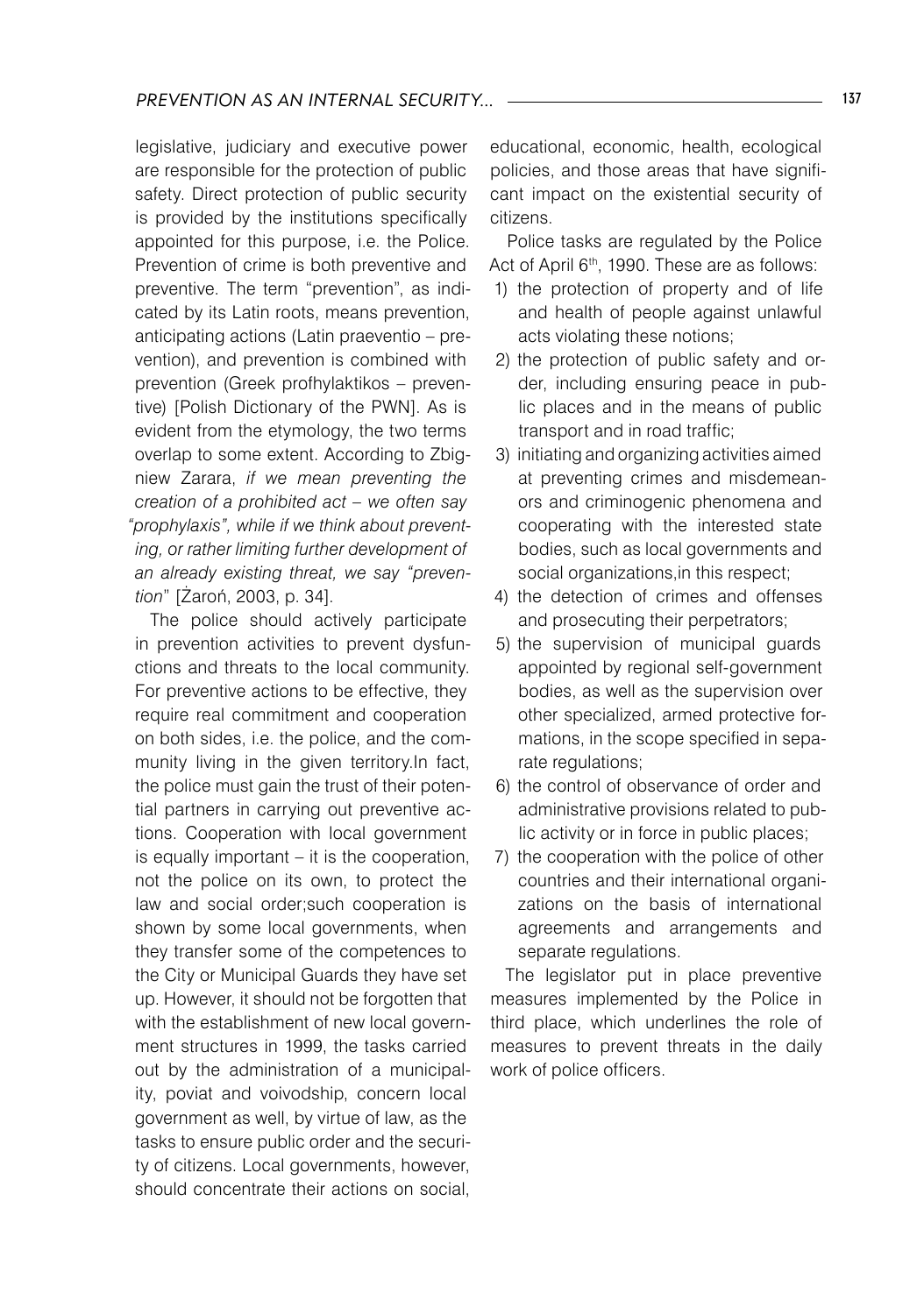# The impact of preventive measures on the results of the work of the Police in the Zawiercie poviat in 2016-2017

The Zawiercie Poviat is located in southern Poland, in the north-eastern part of the Silesian Voivodeship. The poviat consists

of 10 communes:

- municipalities: Zawiercie, Poręba,
- urban-rural communes: Łazy, Ogrodzieniec, Pilica, Szczekociny,
- ruralcommunes: Kroczyce, Żarnowiec, Włodowice, Irządze.

Poviat covers the area of 1003, 27 km<sup>2</sup> and has 119 348 inhabitants (as of 13/10/2017)<sup>2</sup>







In 2016, the preventive activities of Zawiercie Police concentrated on the youth and senior communities of the poviat. There were 168 meetings organized, attended by

about 12,000. people. The following programs were prepared and implemented for young community members: <sup>2</sup>

<sup>&</sup>lt;sup>2</sup> Data of the District Authority Office in Zawiercie.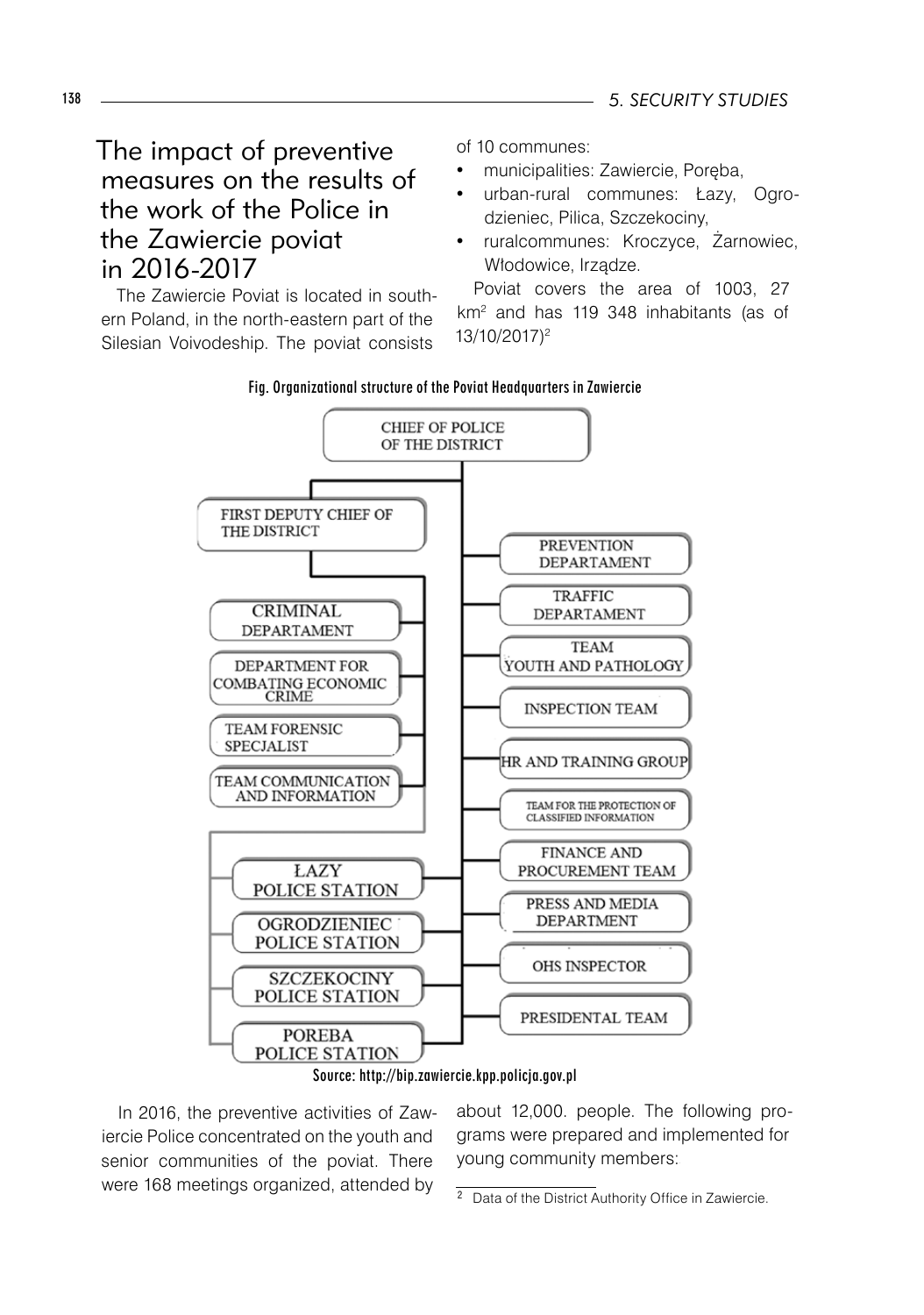- 1) "Jura without addictions" a meeting of the juveniles of the Care and Educational Services Center in Zawiercie and the Family Assistance Center in Góra Włodowska with policemen and lifeguards of the Jurassic GOPR Group. The meeting was organized as part of the nationwide program of the Police Headquarters "Prevention and You". It promoted pro-ecological behavior, active and safe rest in the Jurassic areas as an alternative to reaching for all kinds of stimulants.
- 2) "Safe holidays with coloring book Sznupek" – the program implemented in cooperation with, inter alia, local association of the Local Development Center, the GOPR Group in Gdynia, and the Water Voluntary Rescue Service. The action addressed to the youngest residents of the region - kindergarten and primary school pupils; it consisted of creating and distributing a coloring book educating the habits of safe recreation, combined with meetings in educational institutions.
- 3) "On safety and first aid with children" – meetings with representatives of the Police, WOPR and JOPR with pupils of kindergartens in Łazy. The meeting discussed the principles of safe rest and the principles of first aid.
- 4) "Safe holidays" an information campaign promoting the principles of safe rest. The information was posted on the Zawiercie police website and distributed in the form of leaflets.
- 5) "Starry bicycle rally" cyclically organized cycling competition for children and young people, promoting active rest and attitudes to counter addictions.

The following programs have been prepared and implemented for the senior community of the poviat:

- 1) "Safe senior" a series of lectures at the University of the Third Age in Zawiercie. The topic of the lecture was the safety of older people. The listeners learned how to avoid threats in public places and means of public transport, how to protect your personal data, how to protect yourself from cheaters. The attention was drawn to seniors exposed to the cybercrime.
- 2) "Internet Week in Poręba" the meetings were the part of a pan-European campaign. The leitmotif was the security of purchases and transactions in the network.
- 3) "Preventive picnic" in Łazy the action promoting healthy lifestyle, active rest and pro-ecological behavior, addressed mainly to adult inhabitants of the poviat.
- 4) "Woman (not) defenseless self-defense course for women"– the course for women organized in cooperation with the International Police Association IPA.
- 5) "Commencement of the motorcycle season" – an event promoting the principles of road safety.The programs implemented by the Poviat Command in Zawiercie focused on matters related to security in many areas of life and promotion of appropriate civic attitudes. At the same time, in 2016, the District Police officers in Zawiercie identified 51,518 people, conducted 7 739 interviews and arrangements, 702 people were brought to the sobering-up center and they held 424 meetings with the local community.

In cases concerning domestic violence, 2142 interventions were carried out, 205 blue cards were made, 206 perpetrators of violence were detained and 141 people were sobered up. The district subordinate to the Poviat Headquarters in Zawiercie, as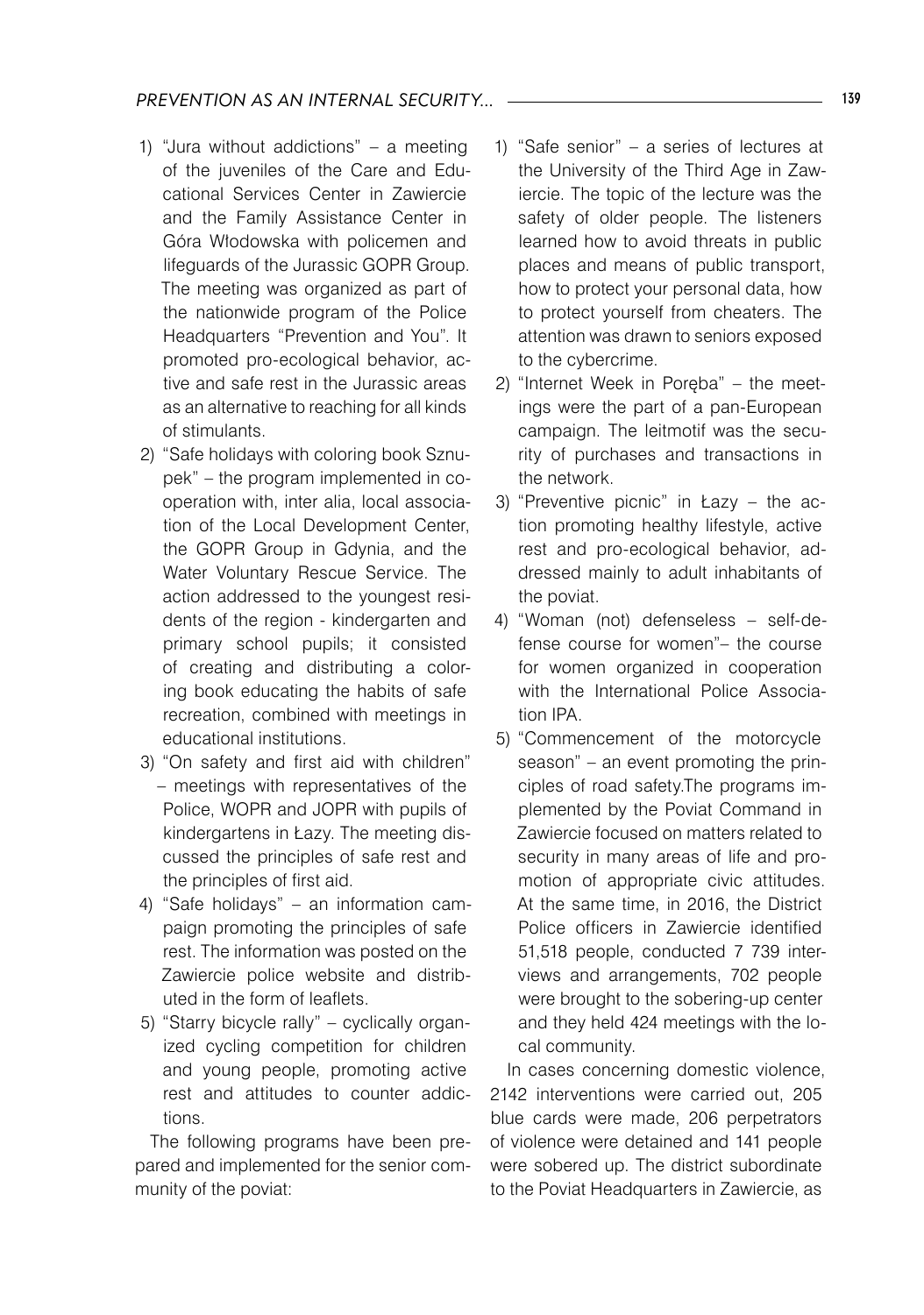part of the "Blue Card" procedure, together with the employees of social assistance centers, controlled the families affected by violence and helped in solving problems. They sent 88 speeches to municipal commissions for solving alcohol-related problems.

The traffic police officers carried out preventive actions on road traffic on an ongoing basis. They participated in the following actions: measuring the sobriety of drivers, measuring speed, testing the technical condition of vehicles. 283 drunk drivers were disclosed, 9186 traffic offenses caused by drivers and 998 pedestrian offenses revealed.

Preventive programs implemented by the Poviat Command in Zawiercie mainly focused on improving the security situation in the poviat. Attention was paid to the safety of children during their leisure and on the road, the senior environment was acquainted with the digital threat and the methods of cheaters, using the confidence and naivety of older people. During everyday activities attention was paid to road safety and problems related to domestic violence.

The comparison of crime in 2017 in relation to 2016 is presented in the table below.

|  |  |  | Tab. No. 1. Crime in the Zawiercie county in 2016-2017 |
|--|--|--|--------------------------------------------------------|
|--|--|--|--------------------------------------------------------|

| Type of crime                            | 2016 | 2017 |
|------------------------------------------|------|------|
| Commonoffences                           | 563  | 559  |
| Criminaloffwnces                         | 21   | 15   |
| <b>Brawls and beatings</b>               | 22   | 19   |
| Personal injury                          | 38   | 47   |
| Burglary, theft                          | 119  | 122  |
| Carstealing                              | 19   | 23   |
| Stealing of property                     | 260  | 236  |
| Destruction of property                  | 103  | 120  |
| Drug offenses<br>(proceedings initiated) | 118  | 109  |
| Economiccrime                            | 503  | 688  |
| Road accidents                           | 78   | 111  |
| Road collisions                          | 959  | 1194 |

| Driving the vehicle in a state<br>of intoxication and after<br>using alcohol | 297 | 310 |
|------------------------------------------------------------------------------|-----|-----|
| Juvenilecrime                                                                | 133 | 155 |
|                                                                              |     |     |

Source: own study based on data provided by the Poviat Police Headquarters in Zawiercie.

In relation to 2016, the number of road accidents and collisions increased significantly. This may result from the increased road traffic and road works, as well as the difficulties on the poviat roads, but there is no preventive program devoted strictly to road safety and conducted on a cyclical basis, whether as an information campaign or as a series of lectures and discourses.

The number of crimes committed under the influence of alcohol also increased (personal injury, property damage, driving under the influence of alcohol). It follows that alcohol abused by perpetrators of prohibited acts is still the biggest problem. It seems reasonable to implement an anti-alcoholism program and conduct it on a permanent and / or cyclical basis. "Grass root work" conducted by the district, very needed and bringing tangible benefits, apparently is insufficient.

### Conclusion

The aim of the article was to examine the impact of preventive measures on the level of crime in the Zawiercie county. Optimism is favored by the reduction in number of drug offenses, which may be the result of preventive activities carried out in highrisk youth environments. The number of crimes committed under the influence of alcohol is worrying. Moreover, it is precisely on actions counteracting alcoholism in the future that it should concentrate its activities in the field of prevention on the Poviat Police Headquarters in Zawiercie. If we apply deductive reasoning from micro to macro scale – preventive actions of the entire Polish Police should pay more